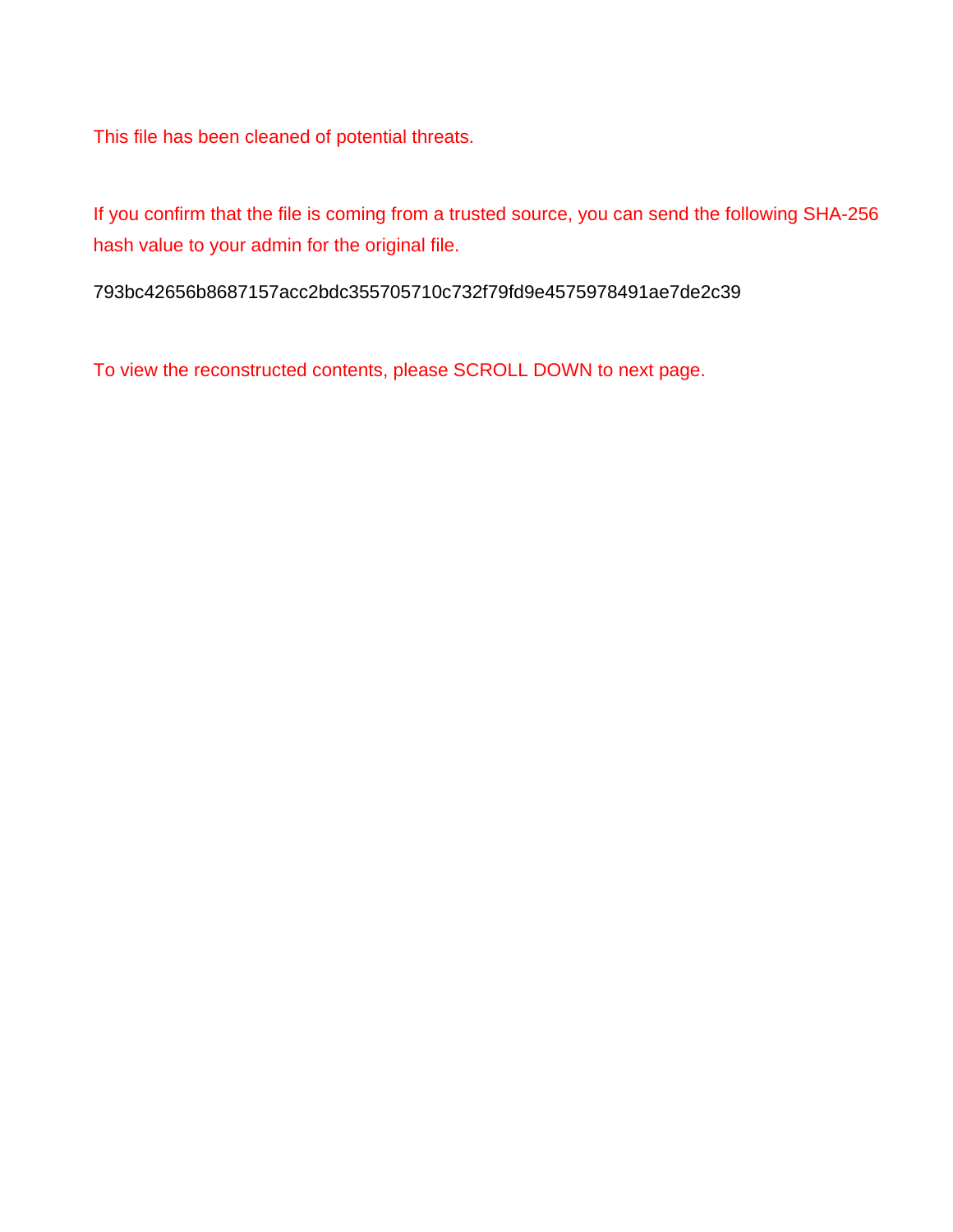

## *Edited by* **Jennifer Sills**

# **Protect Indigenous peoples from COVID-19**

As coronavirus disease 2019 (COVID-19) spreads through Brazil, President Jair Bolsonaro has repeatedly denied the severity of the pandemic and broadcasted misleading information and mixed messages about how to respond, advocating for hydroxychloroquine use and the end of the country's quarantine (*1*). Current scientific evidence contradicts these recommendations (*2*, *3*), and the president's speech puts the population of Brazil at risk. The public health system in Brazil's state of Amazonas has already "collapsed," according to a statement by the mayor of the state's capital city (*4*). The Bolsonaro administration must immediately reverse its current posture of minimizing the threat of COVID-19 and take steps to protect Brazil's vulnerable populations, including its Indigenous and traditional peoples.

The standard risk groups for COVID-19 are elderly people and those with comorbidities (*3*), but in Brazil it makes sense to expand the risk group designation to include Indigenous peoples. Pathogens have historically been one of the most powerful factors in decimating Indigenous peoples in South America (*5*, *6*). COVID-19 poses a particular threat to these communities given that Brazil's federal government has marginalized and neglected Indigenous peoples even when their rights are guaranteed by law or by international agreements (*7*, *8*).

Indigenous and traditional peoples can be expected to be especially vulnerable to severe acute respiratory

syndrome–coronavirus 2 (SARS-CoV-2), the virus that causes COVID-19. In addition to their history of susceptibility to epidemics (*6*), many of these isolated communities lack medical posts, doctors, and basic medications, to say nothing of the ventilators that would be needed to treat a COVID-19 outbreak. Bolsonaro's administration recently dismissed 8000 Cuban doctors who served small communities in the country's interior (*9*), which has been especially harmful to Indigenous and traditional communities in the Amazon region.

Brazil's government must take action in the Amazon to protect these people. Instead of allowing evangelical missionaries to enter into contact with isolated Indigenous groups (*10*), all means of transport to these areas should be restricted. The first Indigenous case of the disease was confirmed on 1 April (*11*). In line with international guidelines (*11*), Brazil's government should ensure isolation and monitoring in Indigenous areas as well as for all those who have contact with them. The government must act quickly to provide doctors, personal protective equipment, and testing capabilities in these areas. On the national scale, Brazil must maintain a nationwide quarantine to mitigate the disease's impact. Measures favored by Brazil's president, such as "vertical isolation" or a partial breach of isolation (*1*), conflict with World Health Organization recommendations and scientific studies (*3*, *12*), thereby putting Brazil's entire population at risk. The effectiveness of hydroxychloroquine has not been confirmed, although its risks have been (*2*). Protecting Indigenous and traditional peoples from COVID-19 by acknowledging their increased risk and acting accordingly will protect public health for all Brazilians

#### Indigenous peoples in Brazil's Amazon region are at increased risk in a COVID-19 outbreak.

as well as safeguard the sustainability of the Amazon.

### Lucas Ferrante<sup>1\*</sup> and Philip M. Fearnside<sup>2</sup>

<sup>1</sup>Ecology Graduate Program, National Institute for Research in Amazonia (INPA), Manaus, Amazonas, Brazil. <sup>2</sup>Department of Environmental Dynamics, National Institute for Research in Amazonia (INPA), Manaus, Amazonas, Brazil. \*Corresponding author.

E-mail: lucasferrante@hotmail.com

#### **REFERENCES AND NOTES**

- 1. T. Fernandes,F. Fabrini,"Em pronunciamento, Bolsonaro defende cloroquina e retoma embate com governadores e prefeitos" Folha de São Paulo (2020) [in Portuguese].
- 2. D. Lowe,"Hydroxychloroquine update forApril 6"*Science Translational Medicine* (2020).
- 3. J. Bedford *et al.*, *Lancet* 395, 1015 (2020).<br>4. "Prefeito de Manaus afirma que saúde do
- 4. "Prefeito de Manaus afirma que saúdedo AMentrouem colapso,"*Veja* (2020). 5. J. Diamond, *Guns, Germs, and Steel:TheFatesof Human*
- *Societies* (W.W. Norton,1997).
- 6. H. Pringle,*Science*, 10.1126/science.aac6784 (2015). 7. L. Ferrante, P. M. Fearnside, *Environ. Conserv.*46,
- 261 (2019). 8. L. Ferrante, M. Gomes,P. M. Fearnside,*Land Use Pol.*94, 104598 (2020).
- 9. "Bolsonaro diz que médicos cubanos queriam implantar guerrilha noBrasil,"*O Estado de Minas* (2019)
- [in Portuguese].  $\bar{S}$ . Branford, "Bringing Christ and coronavirus: Evangelicals
- to contactAmazon indigenous,"*Mongabay* (2020). T. Borges, S. Branford, "First COVID-19 case among indigenouspeopleconfirmed in Brazilian Amazon,"*Mongabay* (2020).
- 12. World Health Organization, "Critical preparedness, readiness and response actions for COVID-19" (2020).

10.1126/science.abc0073

# **Ecosystem aridity and**  atmospheric CO<sub>2</sub>

In their Report "Global ecosystem thresholds driven by aridity" (14 February, p. 787), M. Berdugo *et al*. found that more than 20% of the land surface is projected to cross an aridity threshold by 2100, which could lead to widespread desertification ("Crossing thresholds on the way to ecosystem shifts," M. Hirota and R. Oliveira, Perspectives, 14 February, p. 739). Efforts to identify robust thresholds are essential to guide effective policy (*1*). Such efforts, however, commonly overlook two important aspects of vegetation-water relations: the effect of  $CO<sub>2</sub>$  on the efficiency with which plants use water and the effect of  $CO<sub>2</sub>$  on potential evapotranspiration, and thus aridity.

Under elevated CO<sub>2</sub>, plants increase the efficiency with which they use water (*2*). In water-limited regions, this has an outsized impact, leading to dryland ecosystems becoming less water-limited, with an increased number of leaves and/or increased photosynthesis per leaf (*3*). Aridity thresholds are thus projected to shift as a function of CO<sup>2</sup> (*4*, *5*). In addition, although large future increases in aridity are commonly projected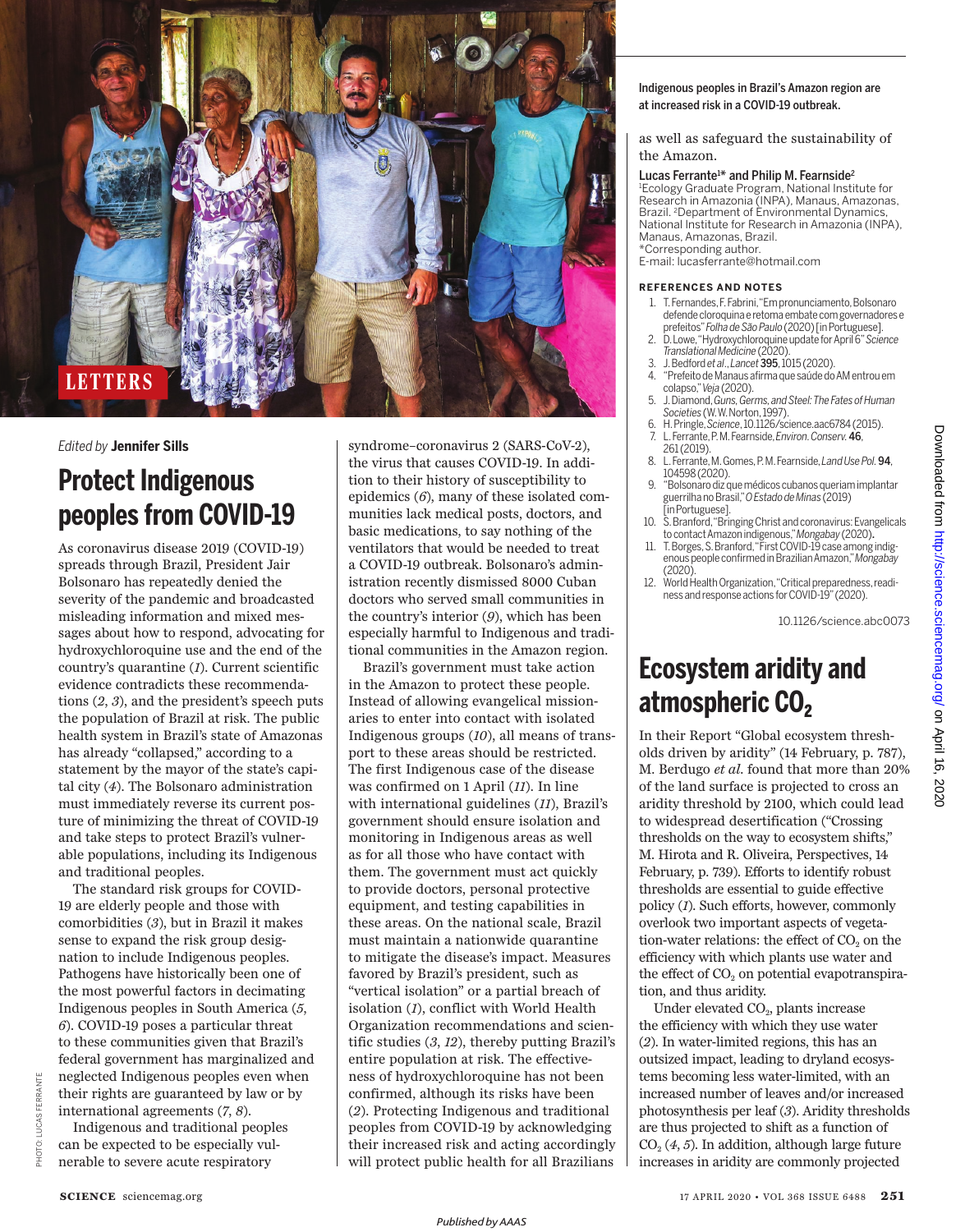using drought indices (*6*), these projections do not account for the direct effect of  $CO<sub>2</sub>$  on vegetation. When the effect of  $CO<sub>2</sub>$  on plant water use is included, projected increases in aridity are greatly decreased (*7*–*10*).

Observed dynamics of natural dryland vegetation (*4*, *11*) and experimental evidence (*12*) support these conclusions and suggest that elevated  $CO<sub>2</sub>$  improves the resilience of semi-arid ecosystems, which is often accompanied by substantial greening (*4*, *11*). Rising  $CO<sub>2</sub>$  has thus already led to a shift in the relationship between ecosystem function and water resources. Understanding the extent to which this direct effect of  $CO<sub>2</sub>$  offsets the indirect effect of increased potential evapotranspiration driven by atmospheric warming remains an important area of research. By omitting the direct influence of CO<sub>2</sub>, however, projections of future aridity and the cascading effects on ecosystems overestimate the degree to which ecosystems will cross aridity thresholds this century.

Information on ecological thresholds is essential for understanding the limiting factors of future ecosystem function but requires a full consideration of ecophysiology. We agree with Berdugo *et al*. that immediate action is necessary to avoid the negative impacts of climate change and potential desertification, but such action will be most effective when informed by more comprehensive scientific projections.

### Trevor F. Keenan<sup>1,2\*</sup>, Xiangzhong Luo<sup>1,2</sup>, Yao Zhang<sup>1,2</sup>, Sha Zhou<sup>1,2,3,4</sup>

<sup>1</sup>Department of Environmental Science, Policy, and Management, University of California, Berkeley, Berkeley, CA 94720, USA. <sup>2</sup>Climate and Ecosystem Sciences Division, Lawrence Berkeley National Laboratory, Berkeley, CA 94720, USA. 3Lamont-Doherty Earth Observatory of Columbia University, Palisades, NY 10964, USA. <sup>4</sup>Earth Institute, Columbia University, New York, NY 10025, USA. \*Corresponding author. Email: trevorkeenan@lbl.gov

#### **REFERENCES AND NOTES**

- 1. W. Steffen*et al*., *Science*347, 1259855 (2015).
- 2. A. Lavergne *et al*., *Glob. Chang. Biol.*25, 2242 (2019).
- 3. S. Fatichi *et al*., *Proc. Natl.Acad. Sci. U.S.A.*113, 12757 (2016).
- 4. R.J. Donohue*et al*., *Geophys. Res. Lett.*40, 3031 (2013). A. L. S. Swann, F. M. Hoffman, C. D. Koven, J. T. Randerson,
- *Proc.Natl. Acad.Sci.U.S.A.*113, 10019 (2016).
- 6. J. Huang*et al*., *Nat. Clim.Chang.*6, 166 (2016).
- 7. Y. Yang*et al*., *Nat. Clim.Chang.*9,44 (2019). 8. P. C. D.Milly, K. A.Dunne, *J. Am. WaterResour. Assoc.*53,
- 822 (2017). 9. L. Lemordant, P. Gentine,A.S. Swann, B.I. Cook, J. Scheff,
- *Proc.Natl.Acad. Sci. U.S.A.*115, 4093 (2018).
- 10. M. L.Roderick*et al*., *WaterResour. Res.*51, 5450 (2015).
- 11. A. M.Ukkola*et al*., *Nat. Clim.Chang.*6,75 (2015).
- 12. T. J.Zelikova *et al*., *Proc. Natl.Acad. Sci. U.S.A.*111, 15456 (2014).

10.1126/science.abb5449

# **Response**

We reported that increases in aridity observed across global drylands indicate that more than 20% of the Earth's surface

will cross one or several of the aridity thresholds identified by 2100. Keenan *et al*. suggest that this proportion will be lower because a CO<sub>2</sub>-enriched atmosphere will promote higher water-use efficiency of vegetation and affect potential evapotranspiration (*1*). However, Keenan *et al*. do not quantify how these  $CO<sub>2</sub>$ -driven adjustments affect the nonlinear responses we reported (which are robust and constitute the core findings of our study), the aridity levels at which they occur, or the proportion of Earth's surface that will be affected.

Keenan *et al*. argue that plant water use will decrease estimated increases in aridity. Of course, the proportion of terrestrial surface affected by the thresholds identified would vary if aridity projections change. We used (but did not produce) one of the most accepted aridity projections available (*2*). However, we acknowledge that aridity projections are currently under debate. Once there is a global consensus on projections, the agreed-upon numbers could be used to refine the estimates provided in our study, which focused on identifying aridity thresholds, not questioning projections.

As we acknowledged in our Report's Methods section, there are limitations to our space-by-time substitution approach. In addition to water use efficiency changes described by Keenan *et al*., factors such as species turnover, adaptation to the new climatic conditions, increasing albedo, topography (*3*), and potential legacy effects of current climatic and management conditions (*4*) could affect ecosystem responses to increases in aridity. The lack of global and consistent estimations of the effect of these processes on aridity projections, however, prevented us from considering them in our quantitative estimations.

Keenan *et al*.'s assumptions also have limits: Increases in soil temperature projected with climate change, and thus associated soil moisture losses, may be higher than previously reported (*5*), and increases in water use efficiency may not be compensated by enhanced dryness driven by ongoing warming (*6*). This, together with an increased frequency of extreme climatic events, could dampen or even reverse the positive effect of CO<sup>2</sup> fertilization on vegetation growth and evapotranspiration in the future (*7*), particularly in drylands (*8*). In addition, vegetation greening is not always related to increasing productivity (*9*–*11*). Thus, we cannot assume that the influence of CO<sup>2</sup> fertilization on vegetation observed in recent decades will be maintained in the future, which will likely be characterized by the rise of temperature-driven impacts of climate change, such as increases in aridity,

*Published byAAAS*

on ecosystems (*12*). However, we agree with Keenan *et al.* on the importance of investigating the opposite effects of elevated  $CO<sub>2</sub>$ and increased atmospheric dryness on vegetation. We look forward to future research that will help elucidate these complex interactions and further hone aridity projections.

## Miguel Berdugo<sup>1\*</sup>, Santiago Soliveres<sup>2</sup>, Manuel

Delgado-Baquerizo<sup>3</sup>, Fernando T. Maestre<sup>2,4</sup> 1 Institut de Biología Evolutiva (UPF-CSIC), 08003 Barcelona, Spain. <sup>2</sup>Departamento de Ecología, Universidad de Alicante, 03690 San Vicente del Raspeig, Alicante, Spain. <sup>3</sup>Departamento de Sistemas Físicos, Químicos y Naturales Universidad Pablo Olavide, 41704 Sevilla, Spain. <sup>4</sup>Instituto Multidisciplinar para el Estudio del Medio"Ramón Margalef," Universidad de Alicante, 03690 San Vicente del Raspeig, Alicante, Spain. \*Corresponding author.

Email: mglberdugo@gmail.com

#### **REFERENCES AND NOTES**

- 1. X. Lu, L. Wang, M. F. McCabe, *Sci. Rep*. 6, 20716 (2016).
- 2. J. Huang, H. Yu, X. Guan, G. Wang, R. Guo,*Nat. Clim. Chang*. 6,166 (2016).
- 3. P. Kutiel, H. Lavee, *Isr. J. Plant Sci*. 47,169 (1999).
- 4. C. Monger *et al*., *Front. Ecol. Environ*. 13, 13 (2015).
- 5. J. L. Soong, C. L. Phillips, C. Ledna, C. D.Koven,M.S.Torn,*J. Geophys.Res. Biogeosci*. 10.1029/2019JG005266(2020).
- 6. E. N. J. Brookshire, T.Weaver, *Nat. Commun*. 6, 7148(2015).
- 7. L. A. Gherardi,O.E. Sala, *Ecol. Lett*. 18, 1293 (2015).
- 8. A. Ahlström*et al*., *Science*348,895 (2015).
- 9. S. Walther *et al*., *Glob.Chang. Biol*. 22, 2979 (2016). D. Yan, R. L. Scott, D. J. P. Moore, J. A. Biederman, W. K. Smith,*Remote Sens. Environ*. 223,50 (2019).
- 11. C. Giguère-Croteau*et al*., *Proc. Natl.Acad. Sci. U.S.A*., 10.1073/pnas.1816686116 (2019).
- 12. J. Peñuelas *et al*., *Nat. Ecol. Evol*. 1, 1438(2017).

10.1126/science.abb5840

# **TECHNICAL COMMENT ABSTRACTS**

Comment on "Light-induced lattice expansion leads to high-efficiency perovskite solar cells" Nicholas Rolston, Ross Bennett-Kennett, Laura T. Schelhas, Joseph M. Luther, Jeffrey A. Christians, Joseph J. Berry, Reinhold H. Dauskardt Tsai *et al*. (Reports, 6 April 2018, p. 67) report a uniform light-induced lattice expansion of metal halide perovskite films under 1-sun illumination and claim to exclude heat-induced lattice expansion.We show that by controlling the temperature of the perovskite film under both dark and illuminated conditions, the mechanism for lattice expansion is in fact fully consistent with heat-induced thermal expan-

Full text: dx.doi.org/10.1126/science.aay8691

sion during illumination.

## Response to Comment on "Light-induced lattice expansion leads to high-efficiency perovskite solar cells"

Hsinhan Tsai, Wanyi Nie, Aditya D. Mohite Rolston *et al*. suggest through a convective heating scheme that the mechanism of light-induced lattice expansion is from lightinduced thermal heating.We bring out key differences in the physical observables that are not discussed and different from what is observed in the original paper by Tsai *et al*. Full text: dx.doi.org/10.1126/science.aba6295